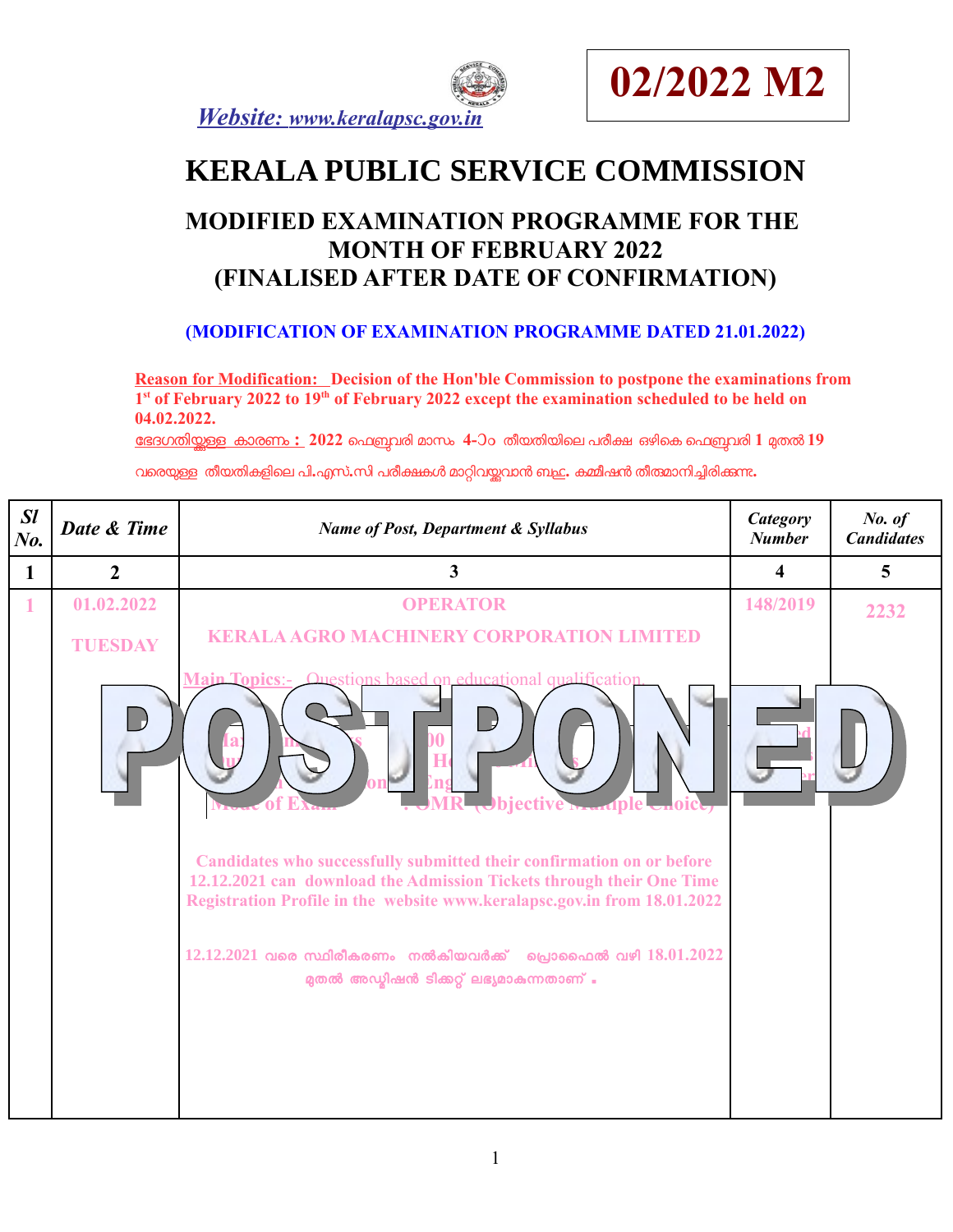| $\overline{2}$ | 02.02.2022<br><b>WEDNESDAY</b> | <b>TECHNICIAN GRADE II (ELECTRONICS)</b>                                                                                                                                                                                                                                                                                                  | 075/2021                           | 5767 |
|----------------|--------------------------------|-------------------------------------------------------------------------------------------------------------------------------------------------------------------------------------------------------------------------------------------------------------------------------------------------------------------------------------------|------------------------------------|------|
|                |                                | <b>KERALA CO-OPERATIVE MILK MARKETING FEDERATION</b><br><b>LIMITED</b><br><b>Part I (General Category)</b><br><b>Main Topics:</b> Ouestions hased on educational qualification<br>ou                                                                                                                                                      | For<br>detailed<br><b>Syllabus</b> |      |
|                |                                | Candidates who successfully submitted their confirmation on or before<br>12.12.2021 can download the Admission Tickets through their One Time<br>Registration Profile in the website www.keralapsc.gov.in from 19.01.2022<br>$12.12.2021$ വരെ സ്ഥിരീകരണം നൽകിയവർക്ക് പ്രൊഫൈൽ വഴി $19.01.2022$<br>മുതൽ അഡ്യിഷൻ ടിക്കറ്റ് ലഭ്യമാകുന്നതാണ് . |                                    |      |
| $\overline{3}$ | 03.02.2022                     | <b>OPERATOR GRADE III</b>                                                                                                                                                                                                                                                                                                                 | 241/2020                           | 9291 |
|                | <b>THURSDAY</b>                | APEX SOCIETIES OF CO-OPERATIVE SECTOR IN KERALA                                                                                                                                                                                                                                                                                           |                                    |      |
|                |                                | <b>Part I (General Category)</b>                                                                                                                                                                                                                                                                                                          | For                                |      |
|                |                                | ou<br><b>Cojective Munique C</b>                                                                                                                                                                                                                                                                                                          | detailed                           |      |
|                |                                | Candidates who successfully submitted their confirmation on or before<br>12.12.2021 can download the Admission Tickets through their One Time<br>Registration Profile in the website www.keralapsc.gov.in from 20.01.2022                                                                                                                 |                                    |      |
|                |                                | $12.12.2021$ വരെ സ്ഥിരീകരണം നൽകിയവർക്ക് പ്രൊഫൈൽ വഴി $20.01.2022$<br>മുതൽ അഡ്മിഷൻ ടിക്കറ്റ് ലഭ്യമാകുന്നതാണ് .                                                                                                                                                                                                                              |                                    |      |
|                |                                |                                                                                                                                                                                                                                                                                                                                           |                                    |      |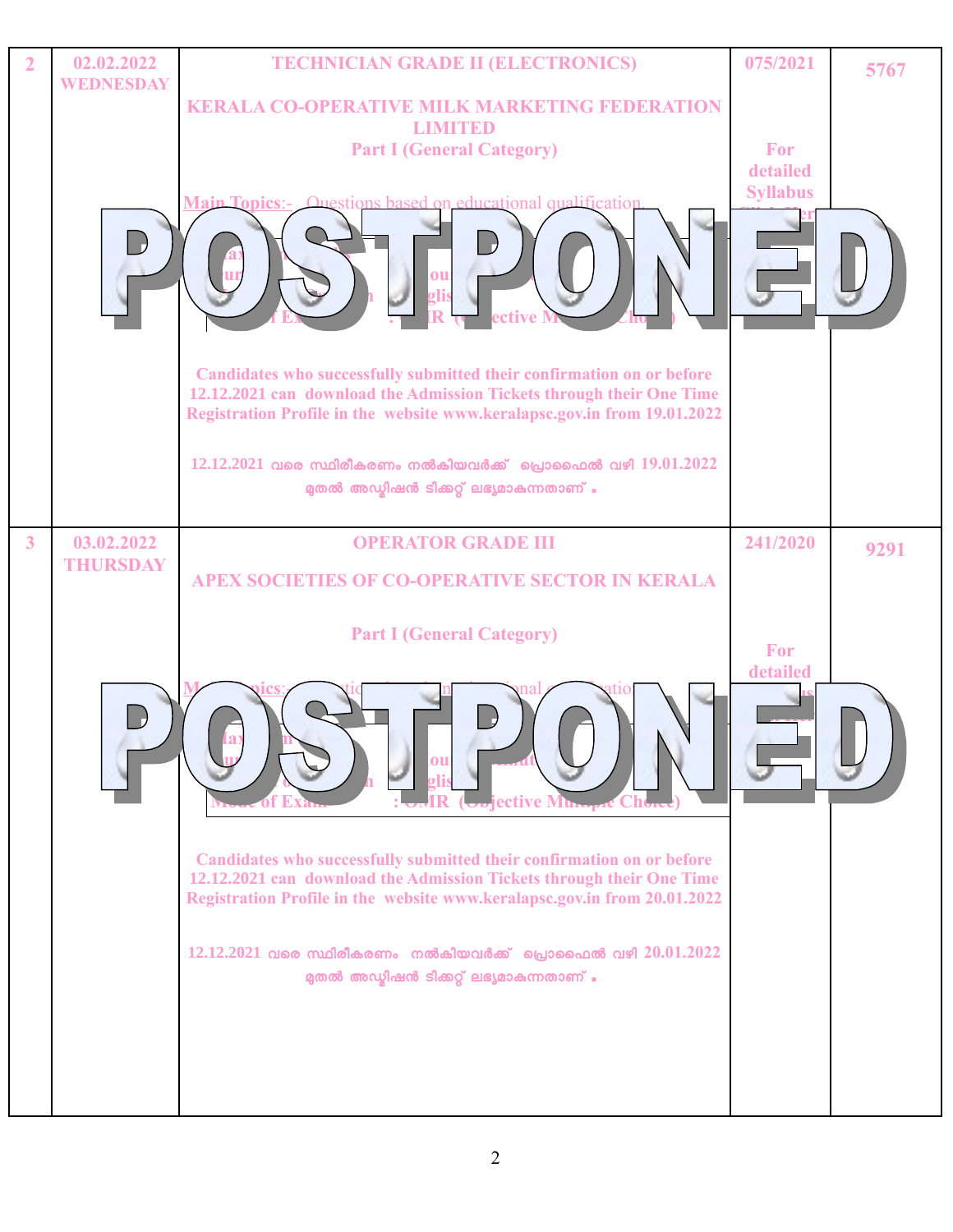| 4              | 03.02.2022<br><b>THURSDAY</b> | <b>OPERATOR GRADE III</b><br><b>KERALA STAT</b><br><b>EDERATION FOR</b><br>end<br><b>TIN</b><br>Candidates who successfully submit their confirmation on or before<br>12.12.2021 can download the Admission Tickets through their One Time                                                                                                                                                                                                                                                                                                            | 242/2020<br><b>Click</b><br><b>Here</b>              | 121               |
|----------------|-------------------------------|-------------------------------------------------------------------------------------------------------------------------------------------------------------------------------------------------------------------------------------------------------------------------------------------------------------------------------------------------------------------------------------------------------------------------------------------------------------------------------------------------------------------------------------------------------|------------------------------------------------------|-------------------|
|                |                               | Registration Profile in the website www.keralapsc.gov.in from 20.01.2022<br>$12.12.2021$ വരെ സ്ഥിരീകരണം നൽകിയവർക്ക് പ്രൊഫൈൽ വഴി $20.01.2022$<br>മുതൽ അഡ്ലിഷൻ ടിക്കറ്റ് ലഭ്യമാകുന്നതാണ് .                                                                                                                                                                                                                                                                                                                                                              |                                                      |                   |
|                |                               | <b>COMMON TEST FOR SL.NO. 3 &amp; 4</b>                                                                                                                                                                                                                                                                                                                                                                                                                                                                                                               |                                                      |                   |
| $\overline{5}$ | 04.02.2022<br><b>FRIDAY</b>   | <b>WELFARE ORGANISER</b><br>(EX-SERVICEMEN ONLY)<br><b>SAINIK WELFARE</b><br><b>Flash 30 Minut</b><br><b>Medium of Question : English</b><br><b>Mode of Exam</b><br>: ONLINE (Objective Multiple Choice)<br>Candidates who successfully submitted their confirmation on or before<br>12.12.2021 can download the Admission Tickets through their One Time<br>Registration Profile in the website www.keralapsc.gov.in from 21.01.2022<br>$12.12.2021$ വരെ സ്ഥിരീകരണം നൽകിയവർക്ക് പ്രൊഫൈൽ വഴി $21.01.2022$<br>മുതൽ അഡ്യിഷൻ ടിക്കറ്റ് ലഭ്യമാകുന്നതാണ് . | 097/2019<br><b>For</b><br>detailed<br><b>Svllabu</b> | <b>EKM</b><br>193 |
|                |                               |                                                                                                                                                                                                                                                                                                                                                                                                                                                                                                                                                       |                                                      |                   |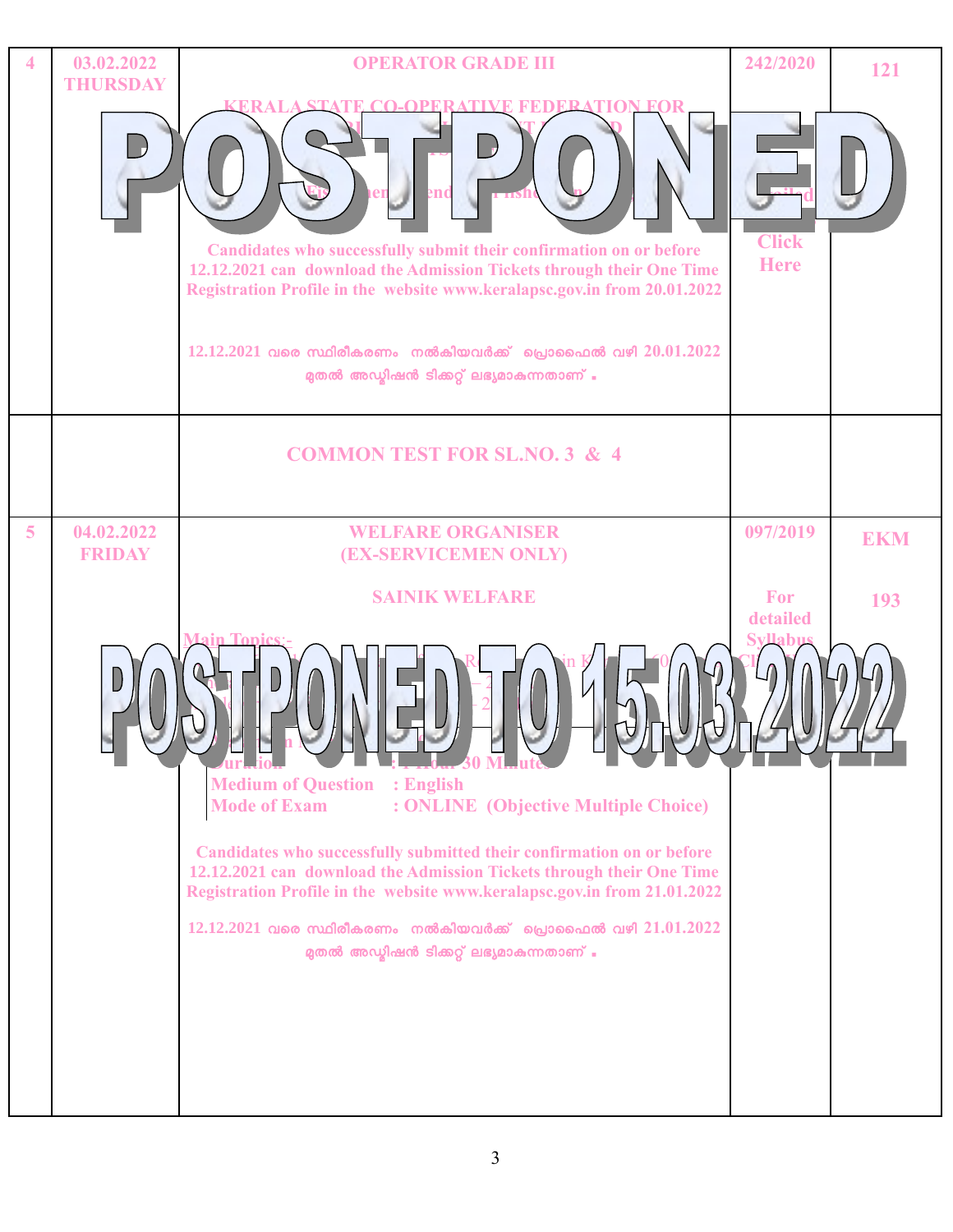| 5A | 04.02.2022<br><b>FRIDAY</b> | <b>OPERATOR</b>                                                                                                                                                                                                           | 211/2020                             | 25088 |
|----|-----------------------------|---------------------------------------------------------------------------------------------------------------------------------------------------------------------------------------------------------------------------|--------------------------------------|-------|
|    |                             | <b>KERALA WATER AUTHORITY</b>                                                                                                                                                                                             |                                      |       |
|    |                             | <b>Main Topics:</b> Questions based on educational qualification.                                                                                                                                                         | For<br><b>Detailed</b>               |       |
|    |                             | <b>Maximum Marks</b><br>: 100<br>: 1 Hour 15 Minutes<br><b>Duration</b><br><b>Medium of Question : English</b><br><b>Mode of Exam</b><br>: OMR (Objective Multiple Choice)                                                | <b>Syllabus</b><br><b>Click Here</b> |       |
|    |                             | Candidates who successfully submitted their confirmation on or before<br>11.11.2021 can download the Admission Tickets through their One Time<br>Registration Profile in the website www.keralapsc.gov.in from 15.01.2022 |                                      |       |
|    |                             | $11.11.2021$ വരെ സ്ഥിരീകരണം നൽകിയവർക്ക് പ്രൊഫൈൽ വഴി<br>$15.01.2022$ മുതൽ അഡ്മിഷൻ ടിക്കറ്റ് ലഭ്യമാകുന്നതാണ് .                                                                                                              |                                      |       |
| 6  | 07.02.2022<br><b>MONDAY</b> | <b>ASSISTANT PROFESSOR IN MALAYALAM</b>                                                                                                                                                                                   | 016/2020                             | 16    |
|    |                             | <b>COLLEGIATE EDUCATION (TRAINING COLLEGES)</b>                                                                                                                                                                           |                                      |       |
|    |                             | (Part I – By Transfer Recruitment)                                                                                                                                                                                        | For                                  |       |
|    |                             | <b>Main Topics:-</b><br>Part I – Malayalam (PG Level) - $3$ Marks – $8$ question                                                                                                                                          | detailed<br><b>Syllabus</b>          |       |
|    |                             | Marks – 6 questions<br><b>Maximum Marks</b><br>: 100<br>: 2 Hours<br><b>Duration</b>                                                                                                                                      | Tick Here                            |       |
|    |                             | <b>Medium of Question : Malayalam</b><br>: Descriptive<br><b>Mode of Exam</b><br>(Question cum Answer Booklet)                                                                                                            |                                      |       |
|    |                             | Candidates who successfully submitted their confirmation on or before<br>12.12.2021 can download the Admission Tickets through their One Time<br>Registration Profile in the website www.keralapsc.gov.in from 24.01.2022 |                                      |       |
|    |                             | $12.12.2021$ വരെ സ്ഥിരീകരണം നൽകിയവർക്ക് പ്രൊഫൈൽ വഴി $24.01.2022$<br>മുതൽ അഡ്മിഷൻ ടിക്കറ്റ് ലഭ്യമാകുന്നതാണ് .                                                                                                              |                                      |       |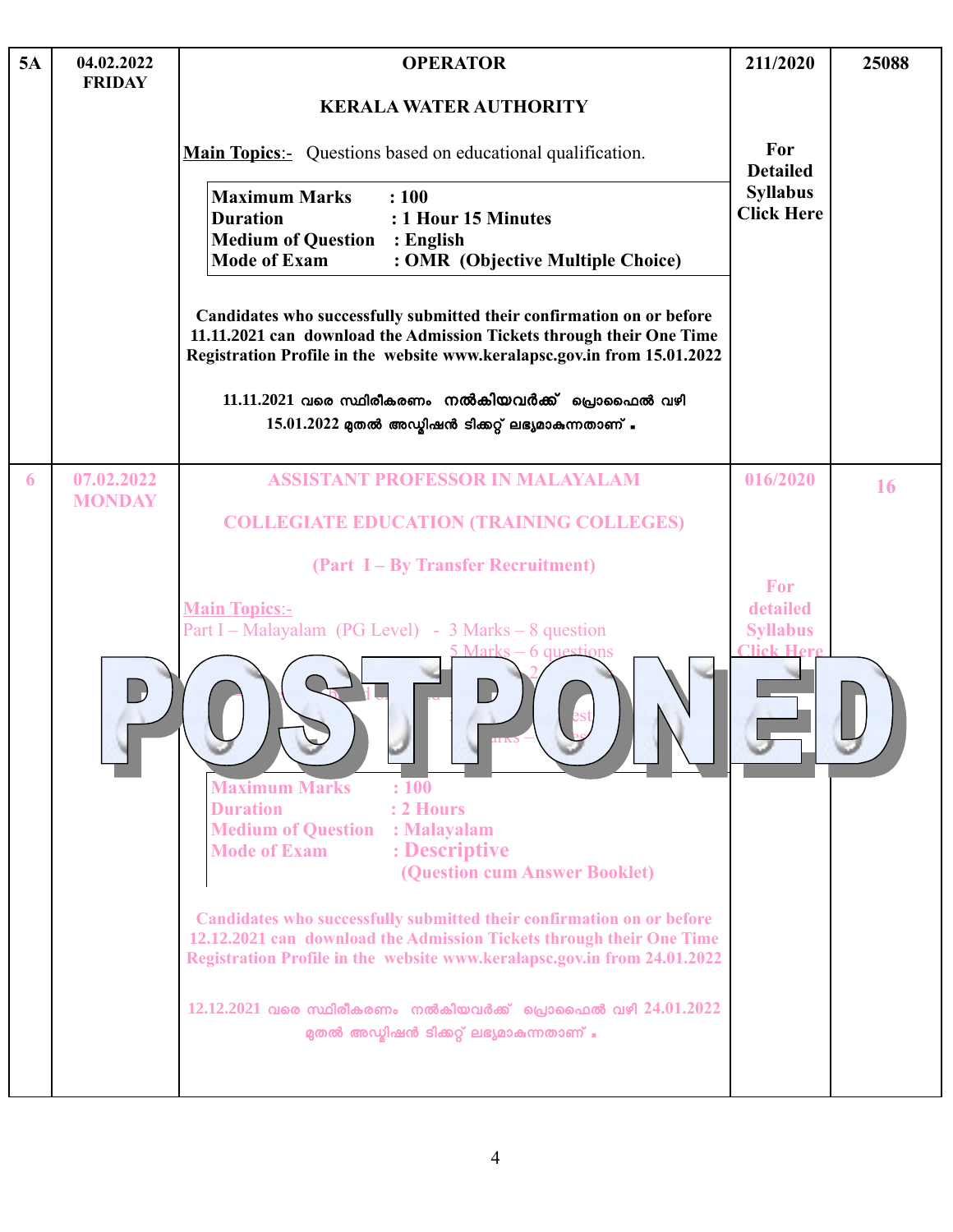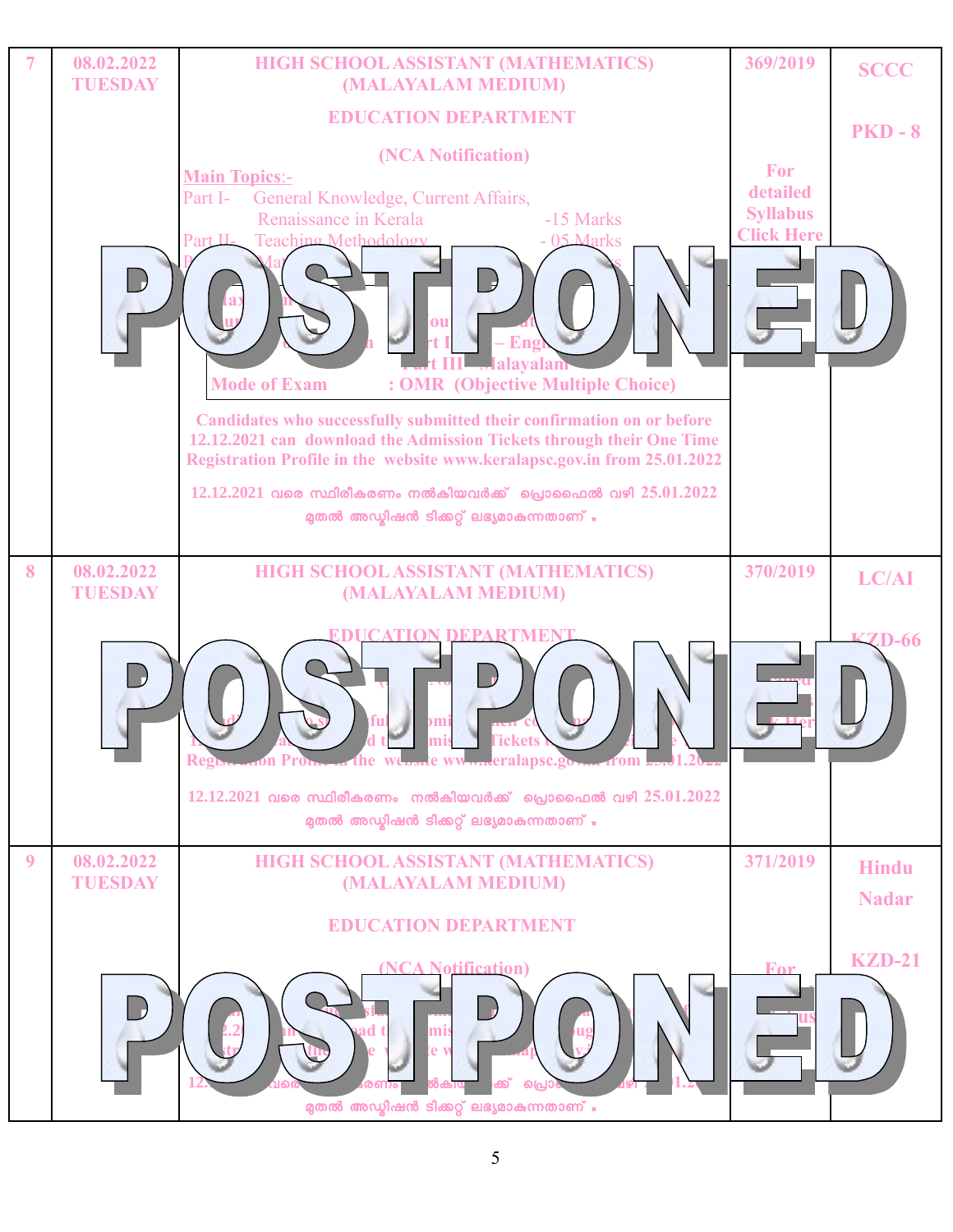| 10 | 08.02.2022<br><b>TUESDAY</b> | HIGH SCHOOL ASSISTANT (MATHEMATICS)<br>(MALAYALAM MEDIUM)                                                    | 372/2019            | <b>ST</b>                         |
|----|------------------------------|--------------------------------------------------------------------------------------------------------------|---------------------|-----------------------------------|
|    |                              | <b>EDUCATION DEPARTMENT</b>                                                                                  |                     | $KZD-0$                           |
|    |                              | $\Omega$                                                                                                     | Here                |                                   |
|    |                              | $12.12.2021$ വരെ സ്ഥിരീകരണം നൽകിയവർക്ക് പ്രൊഫൈൽ വഴി $25.01.2022$<br>മുതൽ അഡ്മിഷൻ ടിക്കറ്റ് ലഭ്യമാകുന്നതാണ് . |                     |                                   |
| 11 | 08.02.2022<br><b>TUESDAY</b> | HIGH SCHOOL TEACHER (MATHEMATICS)<br>(MALAYALAM MEDIUM)                                                      | 383/2020            | <b>TVM-702</b>                    |
|    |                              | <b>EDUCATION DEPARTMENT</b>                                                                                  |                     | <b>KLM-674</b><br><b>PTA-129</b>  |
|    |                              | Candidates who successfully submitted their confirmation on or before                                        | <b>For detailed</b> | <b>ALP-227</b>                    |
|    |                              | ർക്<br>മാകന                                                                                                  |                     | 265<br>94<br>566                  |
|    |                              |                                                                                                              |                     | <b>PKD-785</b><br><b>MLP-1834</b> |
|    |                              |                                                                                                              |                     | <b>KKD-753</b>                    |
|    |                              |                                                                                                              |                     | <b>WYD-261</b>                    |
|    |                              |                                                                                                              |                     | <b>KNR-569</b>                    |
|    |                              |                                                                                                              |                     | <b>KZD-505</b>                    |
|    |                              | <b>COMMON TEST FOR SL.NO. 7 TO 11 (Except Sl.No. 10)</b>                                                     |                     |                                   |
|    |                              |                                                                                                              |                     |                                   |
|    |                              |                                                                                                              |                     |                                   |
|    |                              |                                                                                                              |                     |                                   |
|    |                              |                                                                                                              |                     |                                   |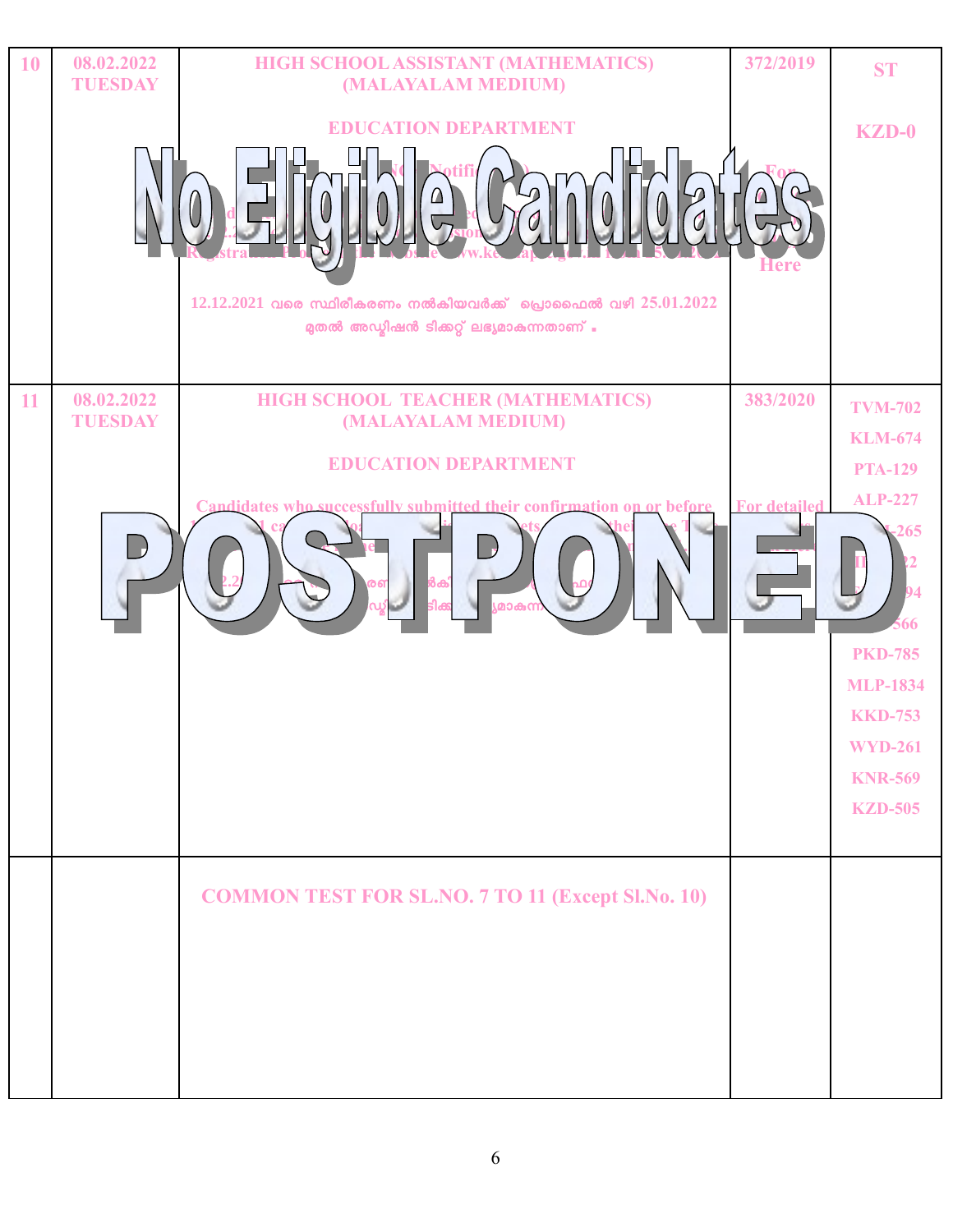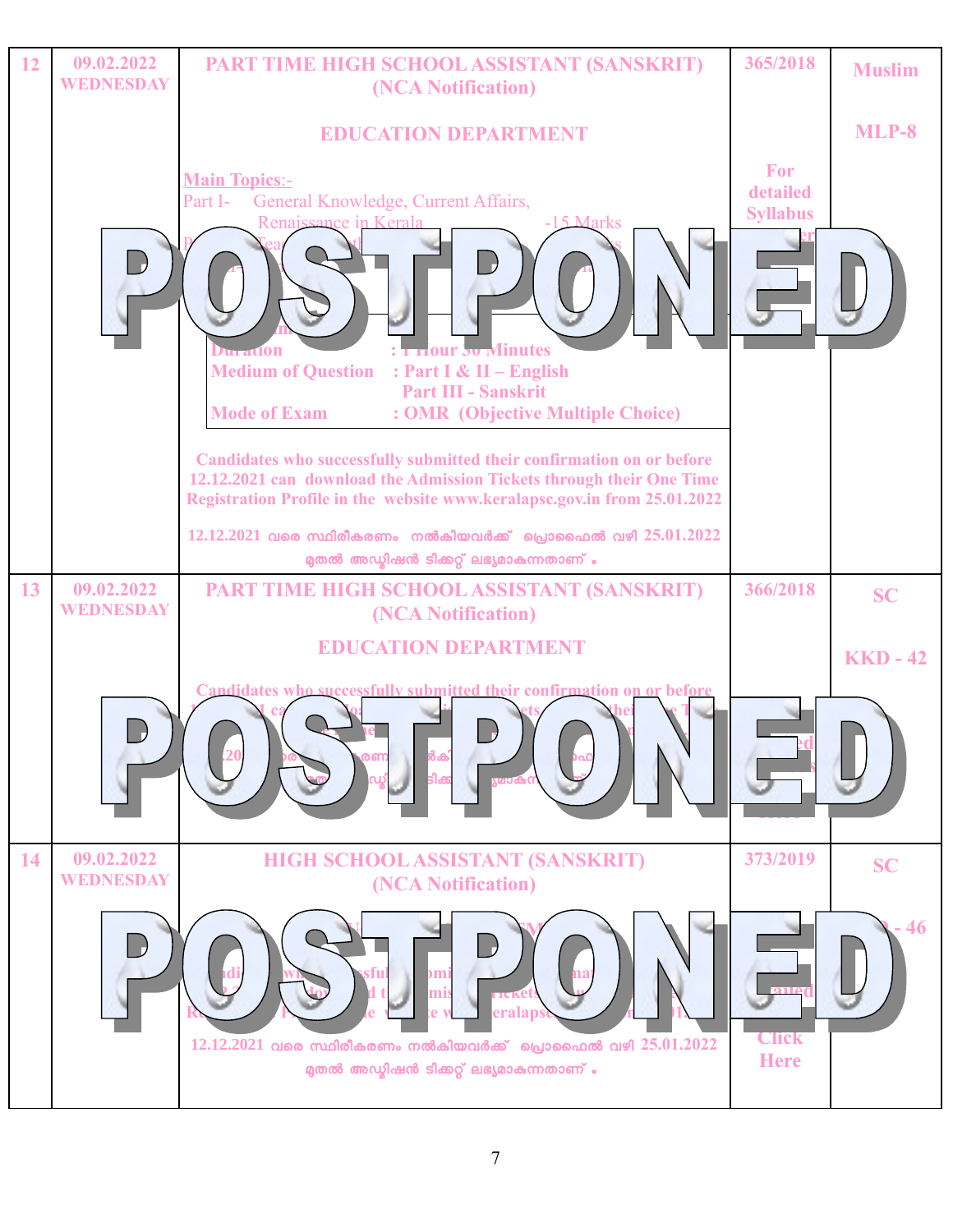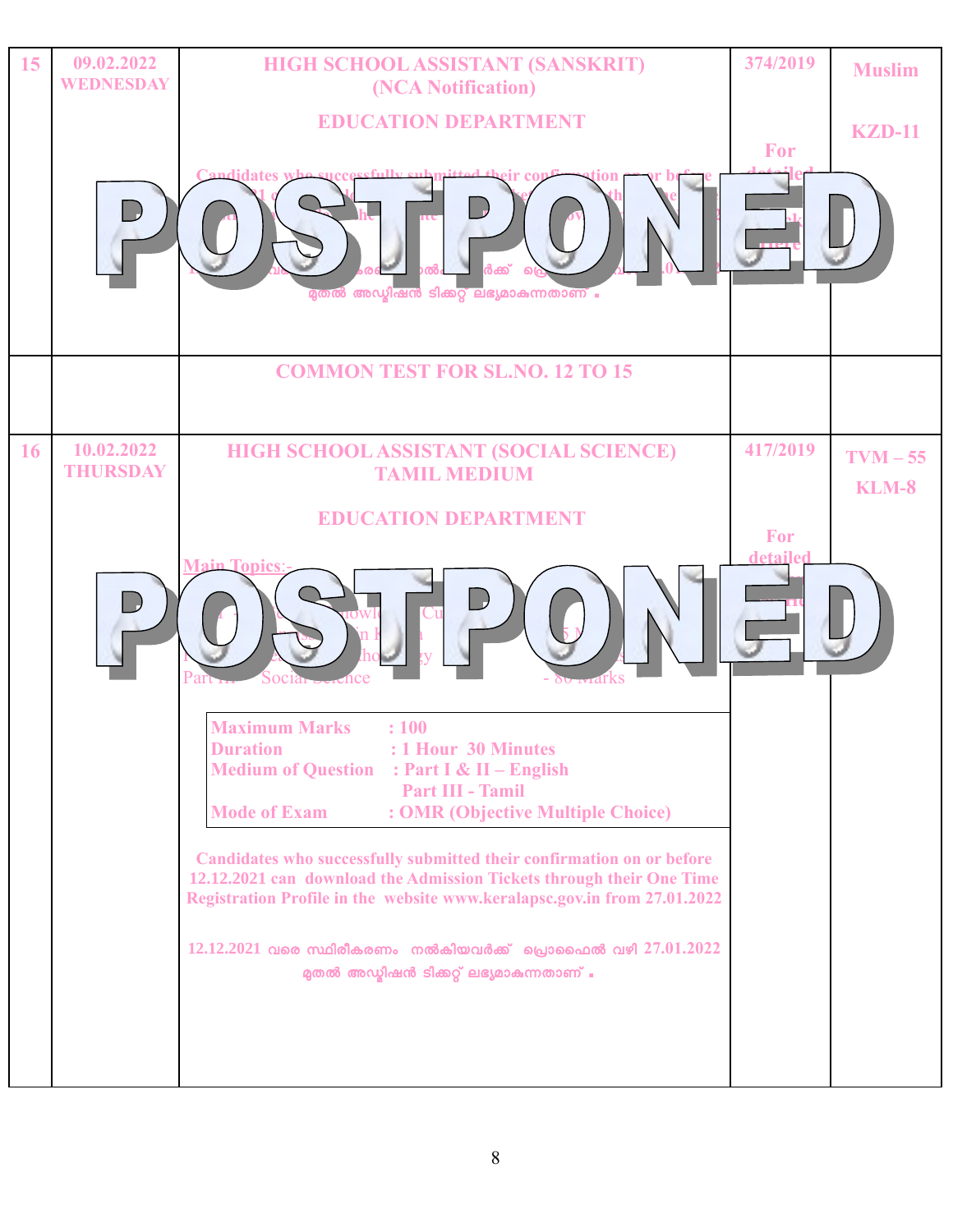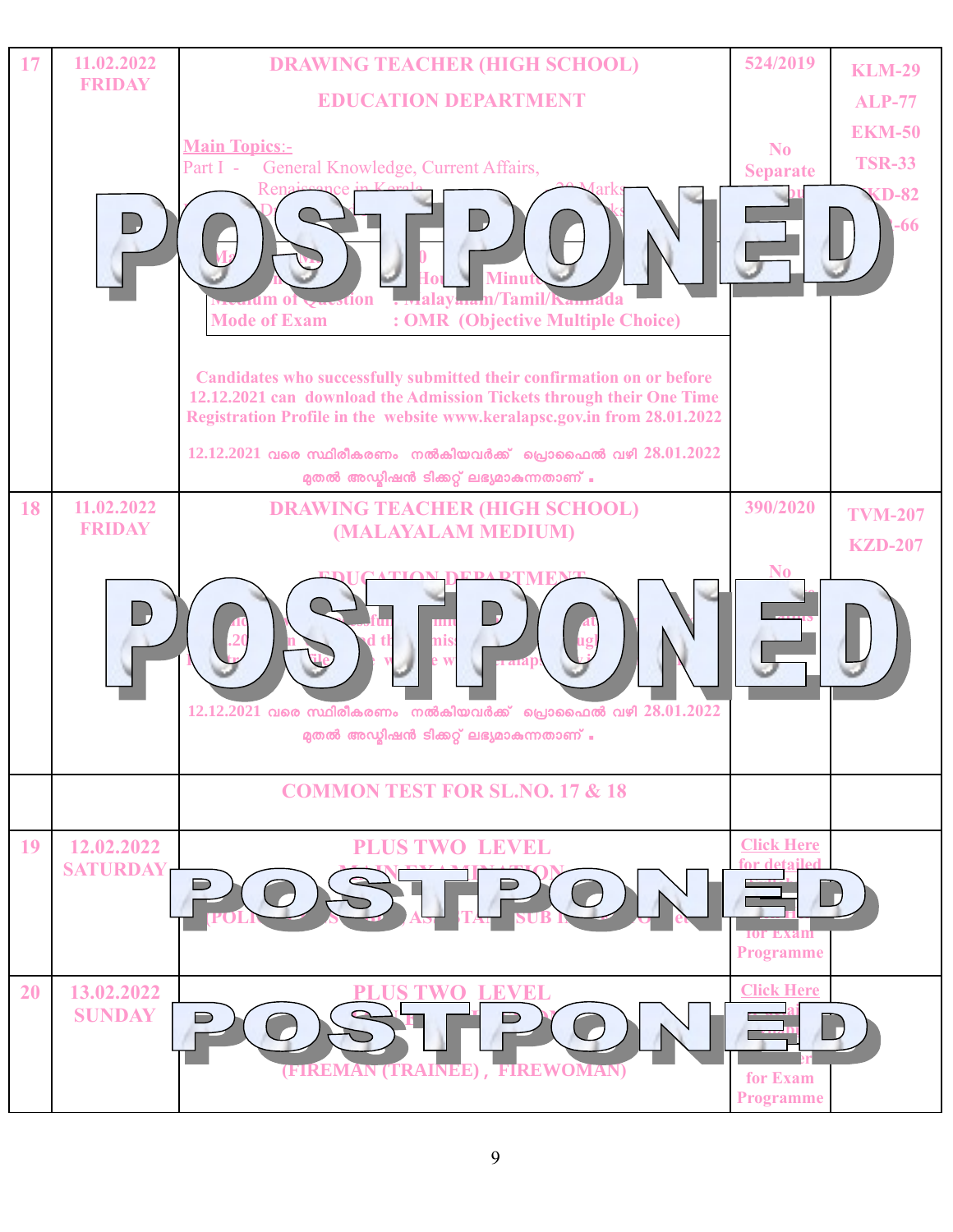| 21 | 14.02.2022<br><b>MONDAY</b>  | <b>AYURVEDA THERAPIST</b>                                                                                                                                                                                                 | 256/2021                                             | <b>TVM-760</b>               |
|----|------------------------------|---------------------------------------------------------------------------------------------------------------------------------------------------------------------------------------------------------------------------|------------------------------------------------------|------------------------------|
|    |                              | <b>INDIAN SYSTEMS OF MEDICINE</b>                                                                                                                                                                                         |                                                      | <b>IDK-553</b>               |
|    |                              | Questions based on Ayurveda Therapist Course<br><b>Main Topics:-</b><br>conducted by Govt. of Kerala.<br><b>Maximum Marks</b><br>: 100                                                                                    | N <sub>0</sub><br><b>Separate</b><br><b>Syllabus</b> |                              |
|    |                              | <b>Duration</b><br>: 1 Hour 30 Minutes<br><b>Medium of Question : Malayalam/Tamil/Kannada</b><br>sion<br>Registration Prome in the website www.keralapsc.gov.in from 31.01.2022                                           |                                                      |                              |
|    |                              | $12.12.2021$ വരെ സ്ഥിരീകരണം നൽകിയവർക്ക് പ്രൊഫൈൽ വഴി $31.01.2022$<br>മുതൽ അഡ്യിഷൻ ടിക്കറ്റ് ലഭ്യമാകുന്നതാണ് .                                                                                                              |                                                      |                              |
| 22 | 15.02.2022<br><b>TUESDAY</b> | <b>HIGH SCHOOL ASSISTANT (SOCIAL SCIENCE)</b><br><b>MALAYALAM MEDIUM</b>                                                                                                                                                  | 448/2019                                             | <b>Hindu</b><br><b>Nadar</b> |
|    |                              | <b>EDUCATION DEPARTMENT</b>                                                                                                                                                                                               | For<br>detailed                                      |                              |
|    |                              | (NCA Notification)<br><b>Main Topics:-</b>                                                                                                                                                                                | <b>Syllabus</b><br><b>Click Here</b>                 | <b>KNR-20</b><br>$KZD-22$    |
|    |                              | $c \mathbf{L}$<br><u> Herry</u>                                                                                                                                                                                           |                                                      |                              |
|    |                              | <b>Maximum Marks</b><br>: 100<br><b>Duration</b><br>: 1 Hour 30 Minutes<br><b>Medium of Question : Part I &amp; II - English</b><br>Part III - Malayalam                                                                  |                                                      |                              |
|    |                              | : OMR (Objective Multiple Choice)<br><b>Mode of Exam</b>                                                                                                                                                                  |                                                      |                              |
|    |                              | Candidates who successfully submitted their confirmation on or before<br>12.12.2021 can download the Admission Tickets through their One Time<br>Registration Profile in the website www.keralapsc.gov.in from 01.02.2022 |                                                      |                              |
|    |                              | $12.12.2021$ വരെ സ്ഥിരീകരണം നൽകിയവർക്ക് പ്രൊഫൈൽ വഴി $01.02.2022$<br>മുതൽ അഡ്യിഷൻ ടിക്കറ്റ് ലഭ്യമാകുന്നതാണ് .                                                                                                              |                                                      |                              |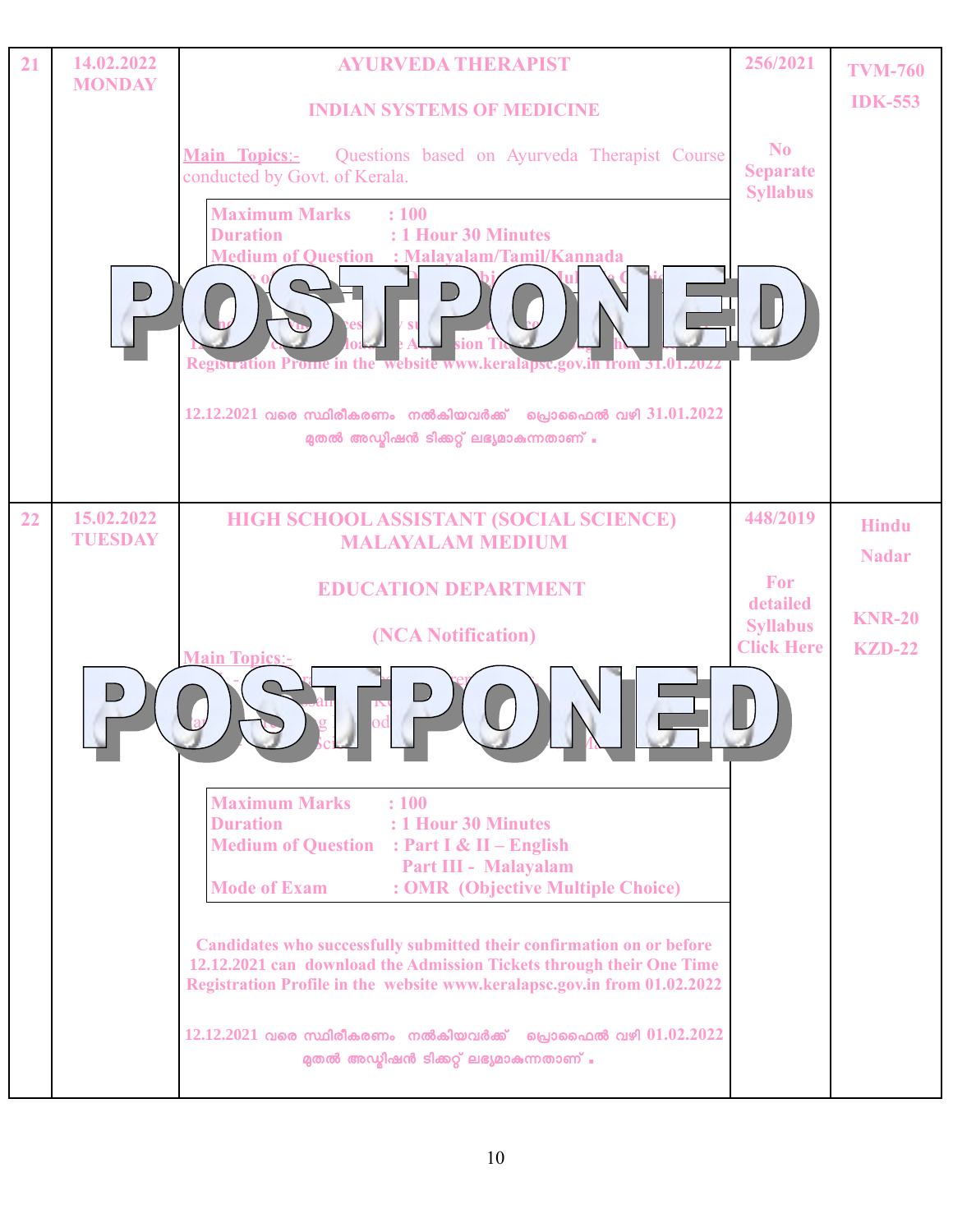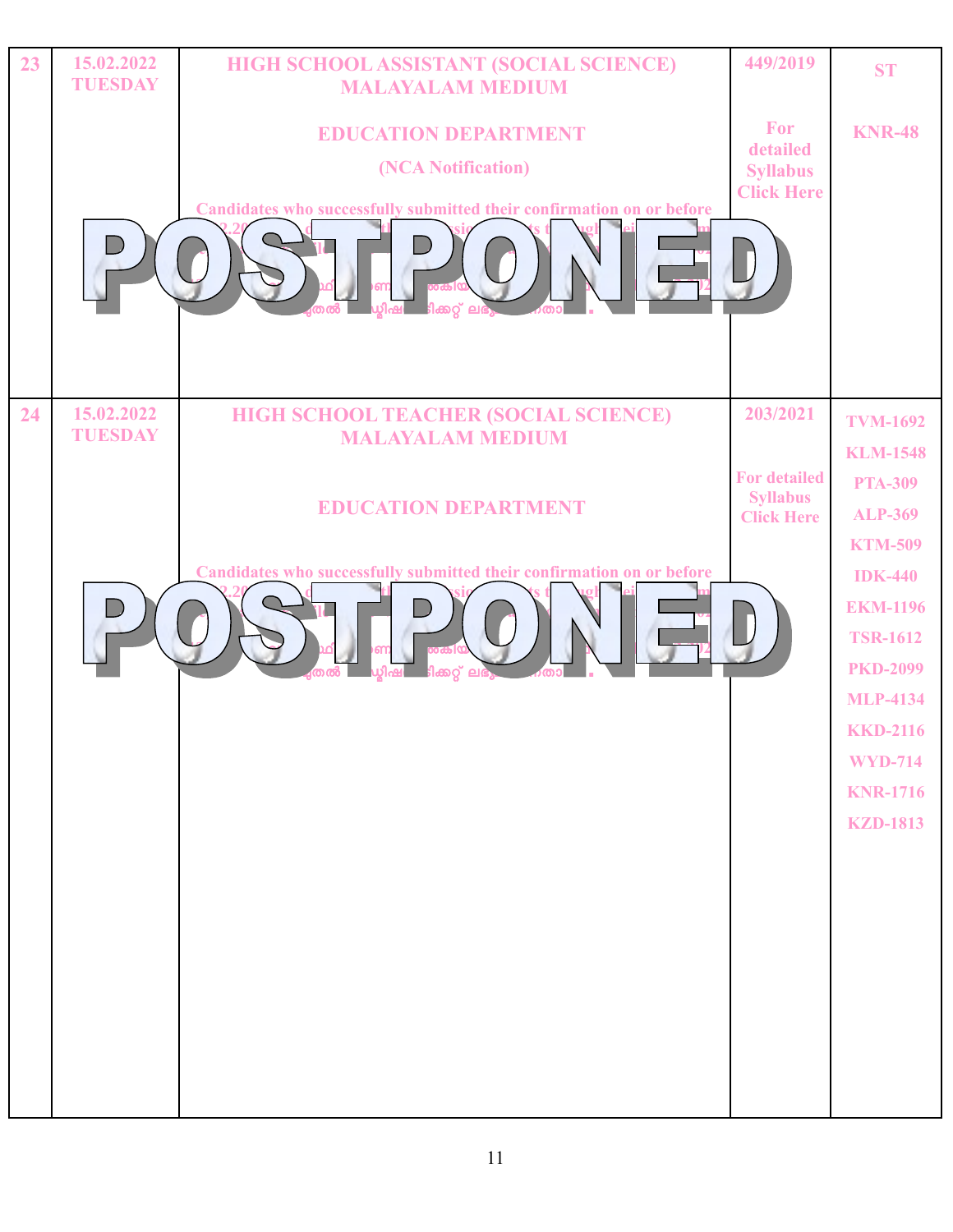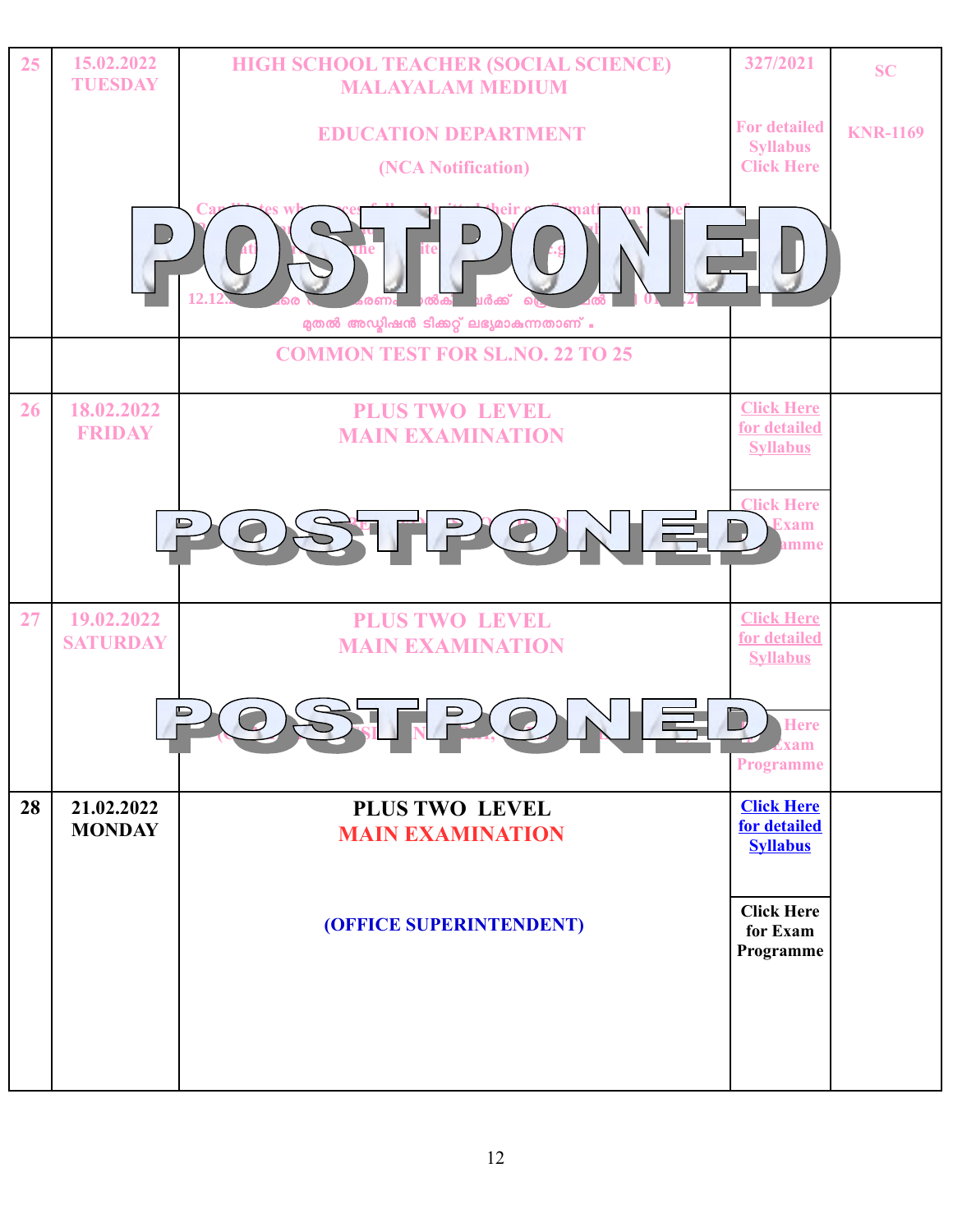| 29 | 22.02.2022<br><b>TUESDAY</b> | HIGH SCHOOL ASSISTANT (NATURAL SCIENCE)<br><b>MALAYALAM MEDIUM</b>                                                                                                                                                        | 446/2019                                                    | <b>SIUC N</b>      |
|----|------------------------------|---------------------------------------------------------------------------------------------------------------------------------------------------------------------------------------------------------------------------|-------------------------------------------------------------|--------------------|
|    |                              | <b>EDUCATION DEPARTMENT</b><br>(NCA Notification)<br><b>Main Topics:-</b><br>Part I -<br>General Knowledge, Current Affairs,                                                                                              | For<br>detailed<br><b>Syllabus</b><br><b>Click Here</b>     | <b>KZD-36</b>      |
|    |                              | Renaissance in Kerala<br>-15 Marks<br>- 05 Marks<br>Part II - Teaching Methodology<br>Part III- Natural Science<br>- 80 Marks                                                                                             |                                                             |                    |
|    |                              | <b>Maximum Marks</b><br>: 100<br><b>Duration</b><br>: 1 Hour 30 Minutes<br><b>Medium of Question</b> : Part I & II - English<br>Part III - Malayalam<br><b>Mode of Exam</b><br>: OMR (Objective Multiple Choice)          |                                                             |                    |
|    |                              | Candidates who successfully submitted their confirmation on or before<br>12.12.2021 can download the Admission Tickets through their One Time<br>Registration Profile in the website www.keralapsc.gov.in from 08.02.2022 |                                                             |                    |
|    |                              | $12.12.2021$ വരെ സ്ഥിരീകരണം നൽകിയവർക്ക് പ്രൊഫൈൽ വഴി $08.02.2022$<br>മുതൽ അഡ്യിഷൻ ടിക്കറ്റ് ലഭ്യമാകുന്നതാണ് .                                                                                                              |                                                             |                    |
| 30 | 22.02.2022<br><b>TUESDAY</b> | HIGH SCHOOL TEACHER (NATURAL SCIENCE)<br><b>MALAYALAM MEDIUM</b>                                                                                                                                                          | 447/2019                                                    | <b>Hindu Nadar</b> |
|    |                              | <b>EDUCATION DEPARTMENT</b>                                                                                                                                                                                               |                                                             | <b>KNR-18</b>      |
|    |                              | (NCA Notification)                                                                                                                                                                                                        | <b>For detailed</b><br><b>Syllabus</b><br><b>Click Here</b> |                    |
|    |                              | Candidates who successfully submitted their confirmation on or before<br>12.12.2021 can download the Admission Tickets through their One Time<br>Registration Profile in the website www.keralapsc.gov.in from 08.02.2022 |                                                             |                    |
|    |                              | $12.12.2021$ വരെ സ്ഥിരീകരണം നൽകിയവർക്ക് പ്രൊഫൈൽ വഴി $08.02.2022$<br>മുതൽ അഡ്യിഷൻ ടിക്കറ്റ് ലഭ്യമാകുന്നതാണ് .                                                                                                              |                                                             |                    |
|    |                              |                                                                                                                                                                                                                           |                                                             |                    |

L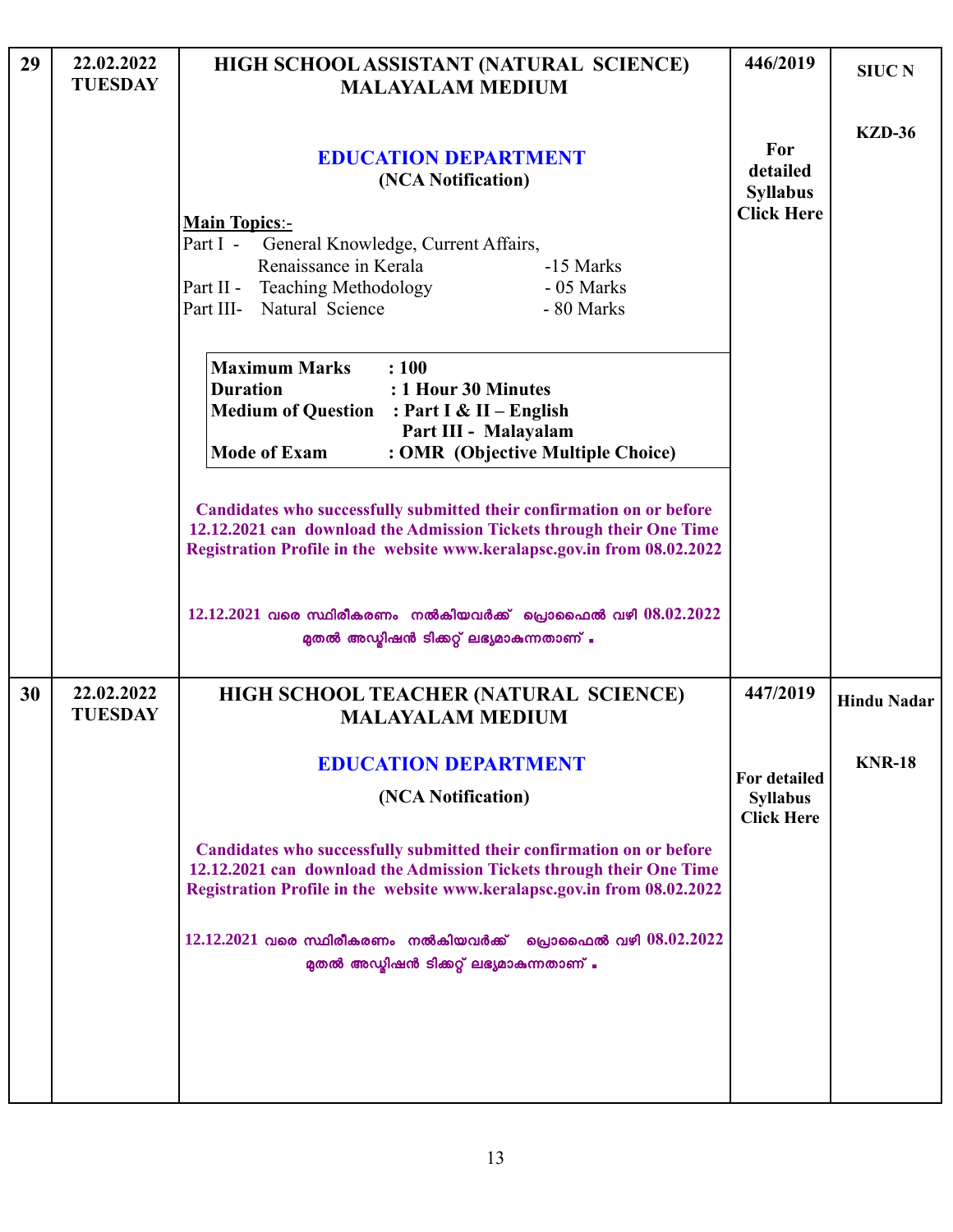| 31 | 22.02.2022<br><b>TUESDAY</b>  | HIGH SCHOOL TEACHER (NATURAL SCIENCE)<br><b>MALAYALAM MEDIUM</b>                                                                                 | 384/2020                             | <b>TVM-891</b><br><b>KLM-773</b>  |
|----|-------------------------------|--------------------------------------------------------------------------------------------------------------------------------------------------|--------------------------------------|-----------------------------------|
|    |                               | <b>EDUCATION DEPARTMENT</b>                                                                                                                      | For detailed                         | <b>PTA-137</b>                    |
|    |                               |                                                                                                                                                  | <b>Syllabus</b><br><b>Click Here</b> | <b>ALP-292</b>                    |
|    |                               | Candidates who successfully submitted their confirmation on or before<br>12.12.2021 can download the Admission Tickets through their One Time    |                                      | <b>KTM-255</b>                    |
|    |                               | Registration Profile in the website www.keralapsc.gov.in from 08.02.2022                                                                         |                                      | <b>IDK-120</b>                    |
|    |                               | $12.12.2021$ വരെ സ്ഥിരീകരണം നൽകിയവർക്ക് പ്രൊഫൈൽ വഴി $08.02.2022$                                                                                 |                                      | <b>EKM-556</b>                    |
|    |                               | മുതൽ അഡ്മിഷൻ ടിക്കറ്റ് ലഭ്യമാകുന്നതാണ് .                                                                                                         |                                      | <b>TSR-617</b>                    |
|    |                               |                                                                                                                                                  |                                      | <b>PKD-935</b><br><b>MLP-1956</b> |
|    |                               |                                                                                                                                                  |                                      | <b>KKD-626</b>                    |
|    |                               |                                                                                                                                                  |                                      | <b>WYD-231</b>                    |
|    |                               |                                                                                                                                                  |                                      | <b>KNR-593</b>                    |
|    |                               |                                                                                                                                                  |                                      | <b>KZD-450</b>                    |
|    |                               | <b>COMMON TEST FOR SL.NO. 29 TO 31</b>                                                                                                           |                                      |                                   |
|    |                               |                                                                                                                                                  |                                      |                                   |
| 32 | 24.02.2022<br><b>THURSDAY</b> | <b>AGRICULTURAL OFFICER</b>                                                                                                                      | 475/2020                             | 3279                              |
|    |                               | <b>AGRICULTURE DEVELOPMENT AND FARMERS' WELFARE</b><br>DEPARTMENT                                                                                |                                      |                                   |
|    |                               | <b>Main Topics:-</b> Questions based on educational qualification.                                                                               | For<br>detailed<br><b>Syllabus</b>   |                                   |
|    |                               |                                                                                                                                                  |                                      |                                   |
|    |                               | 12.12.2021 can download the Admission Tickets through their One Time<br>Registration Profile in the website www.keralapsc.gov.in from 10.02.2022 |                                      |                                   |
|    |                               | $12.12.2021$ വരെ സ്ഥിരീകരണം നൽകിയവർക്ക് പ്രൊഫൈൽ വഴി $10.02.2022$<br>മുതൽ അഡ്മിഷൻ ടിക്കറ്റ് ലഭ്യമാകുന്നതാണ് .                                     |                                      |                                   |
| 33 | 26.02.2022                    | <b>PLUS TWO LEVEL</b>                                                                                                                            | <b>Click Here</b>                    |                                   |
|    | <b>SATURDAY</b>               |                                                                                                                                                  | for detailed<br><b>Syllabus</b>      |                                   |
|    |                               | <b>MAIN EXAMINATION</b><br>(CIVIL EXCISE OFFICER)                                                                                                | <b>Click Here</b><br>for Exam        |                                   |